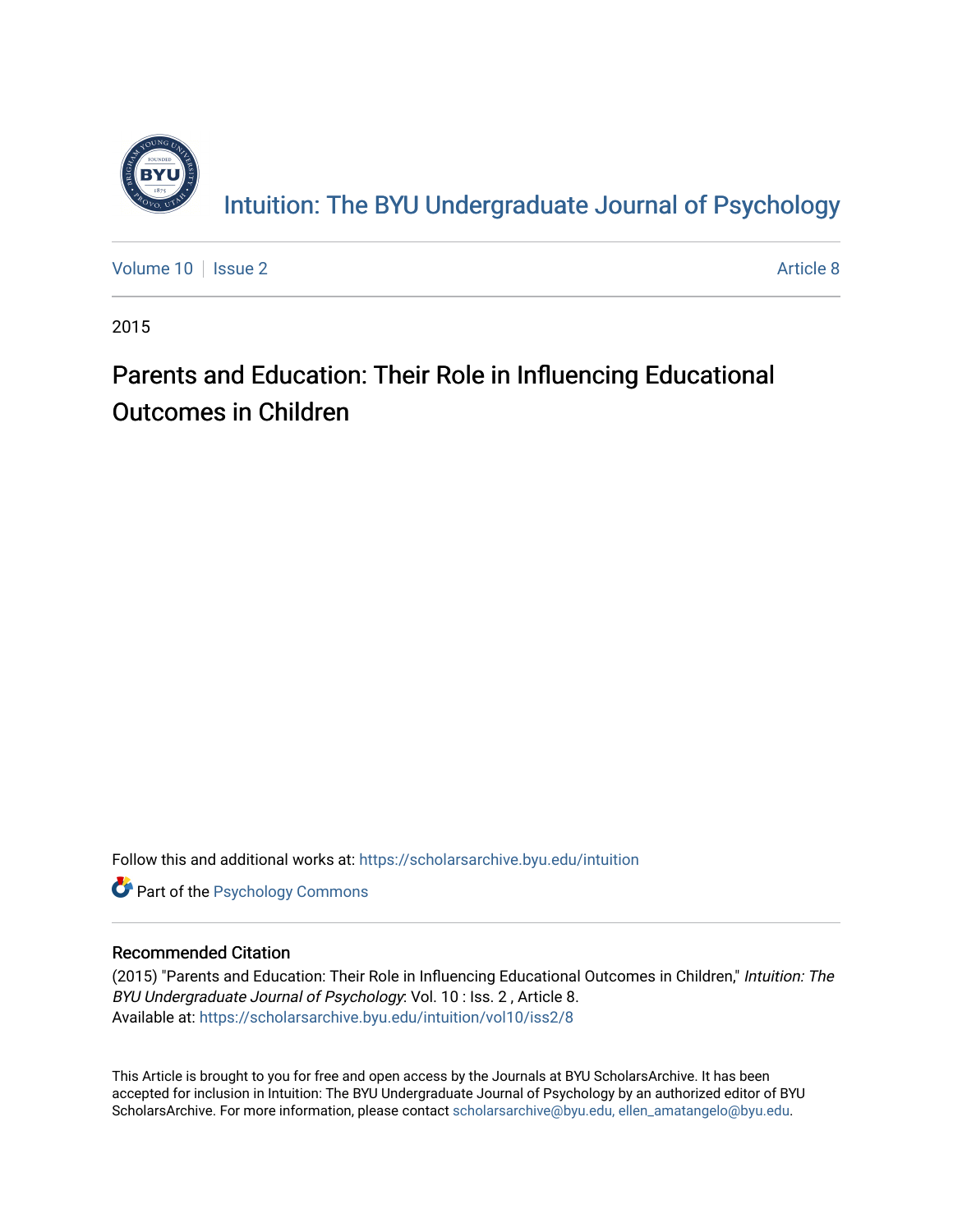# Parents and Education: **Their Role in Influencing Educational Outcomes in Children**  by Calista Maas

*Educational outcomes for children have recently decreased nationwide,* in *part because of a decline in teachers' efforts to sufficiently educate students. Additionally, research indicates a decline in parents' contributions to their children's learning. As a result, more students are failing to graduate from high school, and suggestions implemented to improve the situation do not appear to be effective. Parents are allotting less time to help their children with schoolwork, which contributes in hindering the creation of a positive learning atmosphere at home. In addition, parents are becoming less involved in school activities, which may prompt social and intellectual distress in children. Parents should provide a positive home environment, create and maintain boundaries for their children, and strive to participate in their children's academics to improve their children's learning experience. This review will evaluate the current state of education and ascertain ways parents can assist in advancing their children's learning.* 

*Keywords:* children, education, parent, involvement, school

1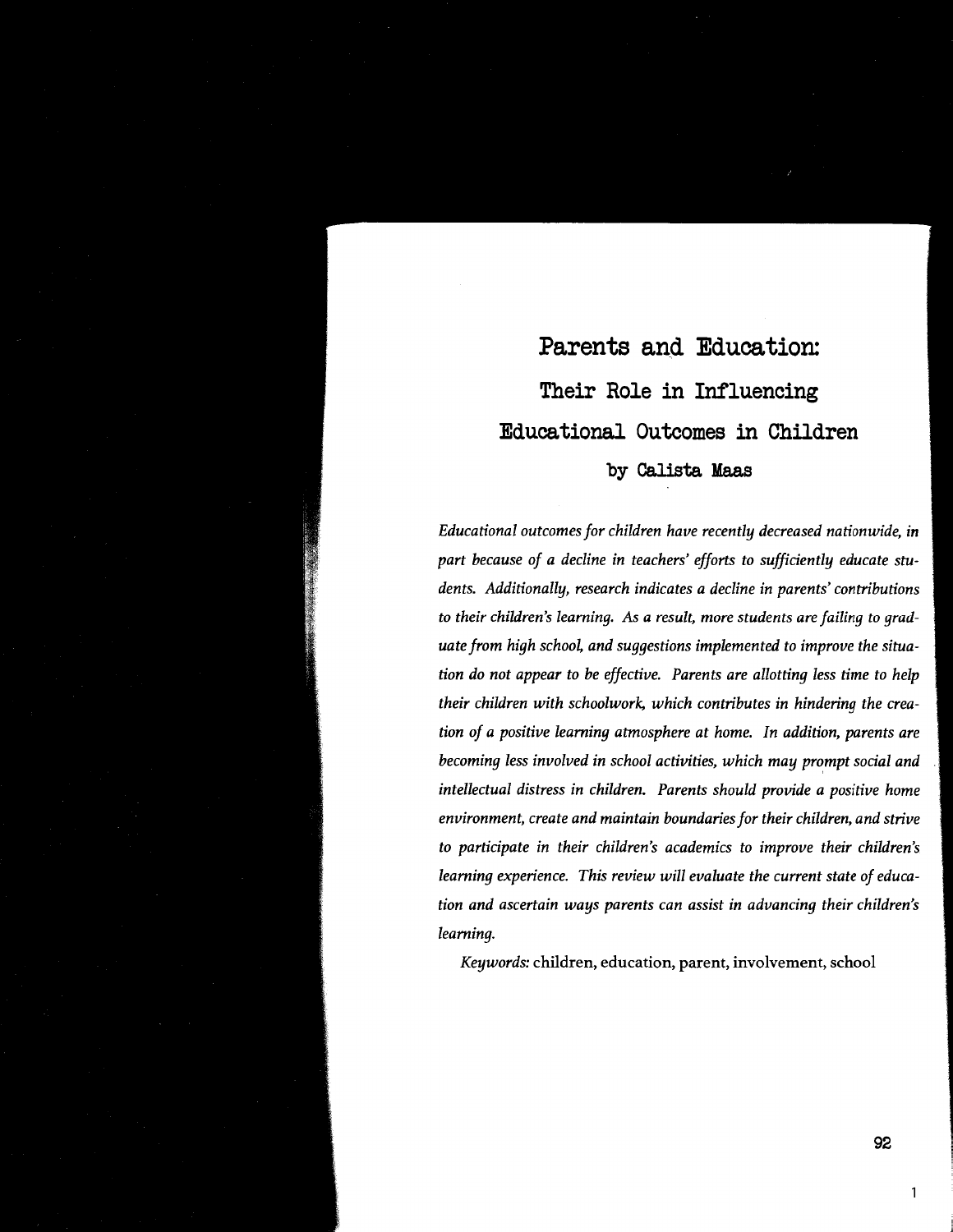$\sum_{\text{deep}}^{\text{here}}$ here can be little doubt that in the last ten years there has been a general decline in the educational outcomes for kindergarten to  $I2^{th}$  grade students in the United States. A na**lional** survey taken in 2009 by the Council on Foreign Relations **found** that more than 25 percent of students fail to graduate from **ligh** school in four years. Additionally, after taking the ACT, only **:a** percent of students meet "college ready" standards (Klein, Rice, **a Levy, 2012).** The deterioration of quality education is impacting **atudents** nationwide as they are expected to do less in class by their trachers, while at the same time parental involvement in academia **is diminishing.** As Chawla (2012) declared, "there is a lot of im**portance** of the home environment or family on pupil's/student's **academic** performance" (p. 1). Parents and the family in general can significantly alter the academic outcomes of their children.

Factors other than lack of parental involvement have also added **to the general decline in education quality. The achievement of a audent** is not solely dependent on what takes place in the class**room**; it is also affected by what takes place before and after school. **The** influence of a parent has been identified as a key factor in their student's future achievement (Halawah, 2006). Child development specialist Honig commented, "Family is the first school for young children, and parents are powerful models" (Collins, Jordan, & Coleman, 1999, p.140). Psychologist Balter (1988) added to this idea **when** he remarked, "As a parent, you will often serve as an inad**vertent example to your child"** (p. 30). A parent's attitude towards education is extremely influential for their children for their future achievement or failure in academia.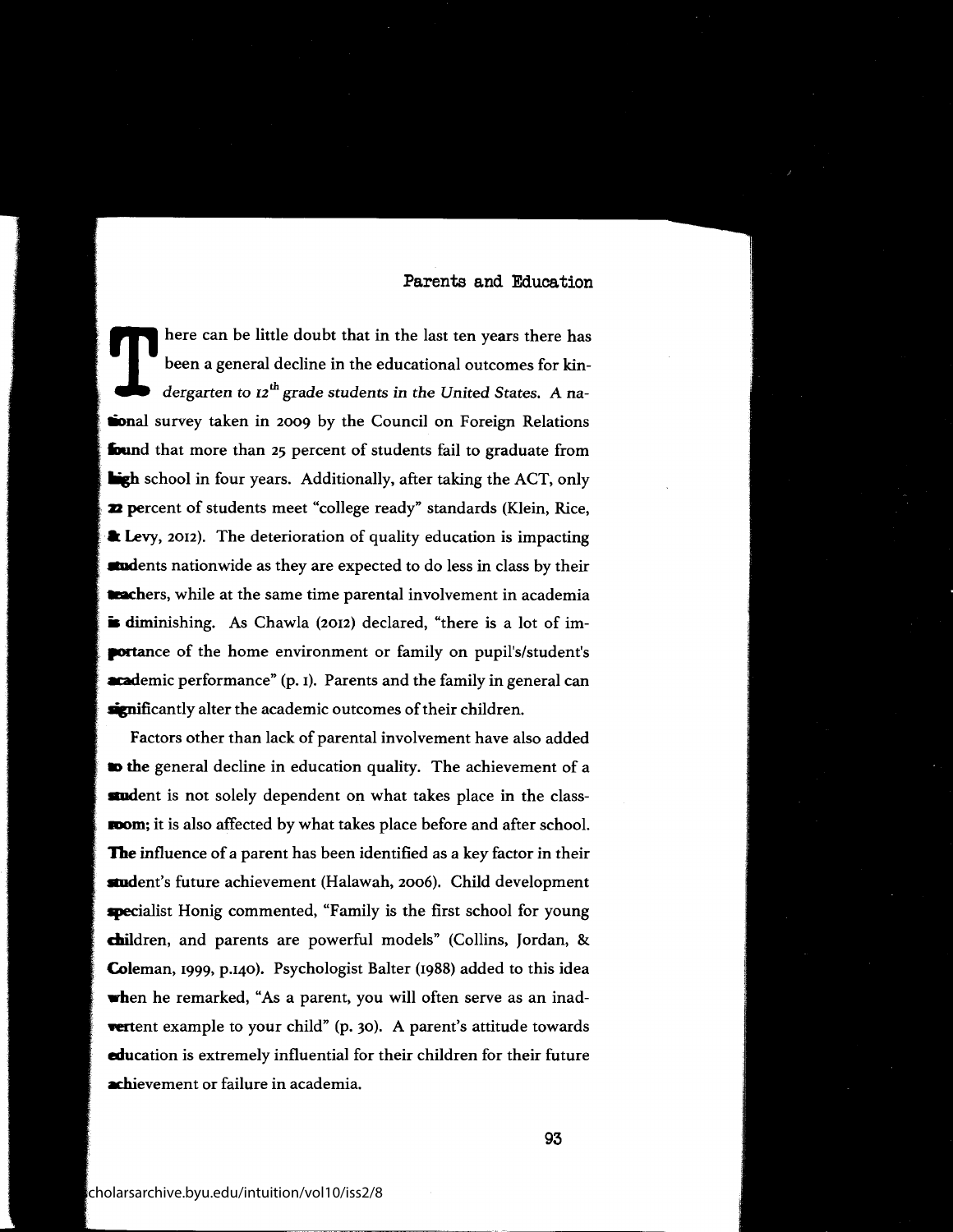When parents become preoccupied with their own careers **and**  motivations, this may contribute to the neglect of their children **and**  their children's educational potential. In order address this **prob**lem, one must remember that the home is the place where the **moa**  good can be accomplished. As professed by Chawla (2012), the **fam**ily is essential to the overall development, protection, and **well**being of its members, which includes the education of their children. Therefore, parents need to provide their children with a **sup**portive and nurturing environment in which they can successfully learn. As this review will explain, to improve and perpetuate **the**  academic success of children today, parents must create a positive atmosphere in the home, establish necessary boundaries, and **be**  actively involved in their children's education.

## **Being Actively Involved in a Child's Bducation**

The involvement of parents in their children's education is something that has occurred across cultures and has been vjewed **as**  being beneficial for a child's education and overall well-being. Chen and Ho (2012) commented that the "quality of the parent-child relationship and the...children's assumptions of their parents' educational values" (p. 315) increased the child's educational outcome and resulted in the child continuing on to receive higher education at a college or university. As parents care about their child's success, the child has a desire to meet the educational values held by their parents. Correspondingly, studies have found a correlation between parents' participation in their children's education and different positive educational outcomes for children and adolescents as students (Gutman & Midgley, 2000). Despite this evidence sup-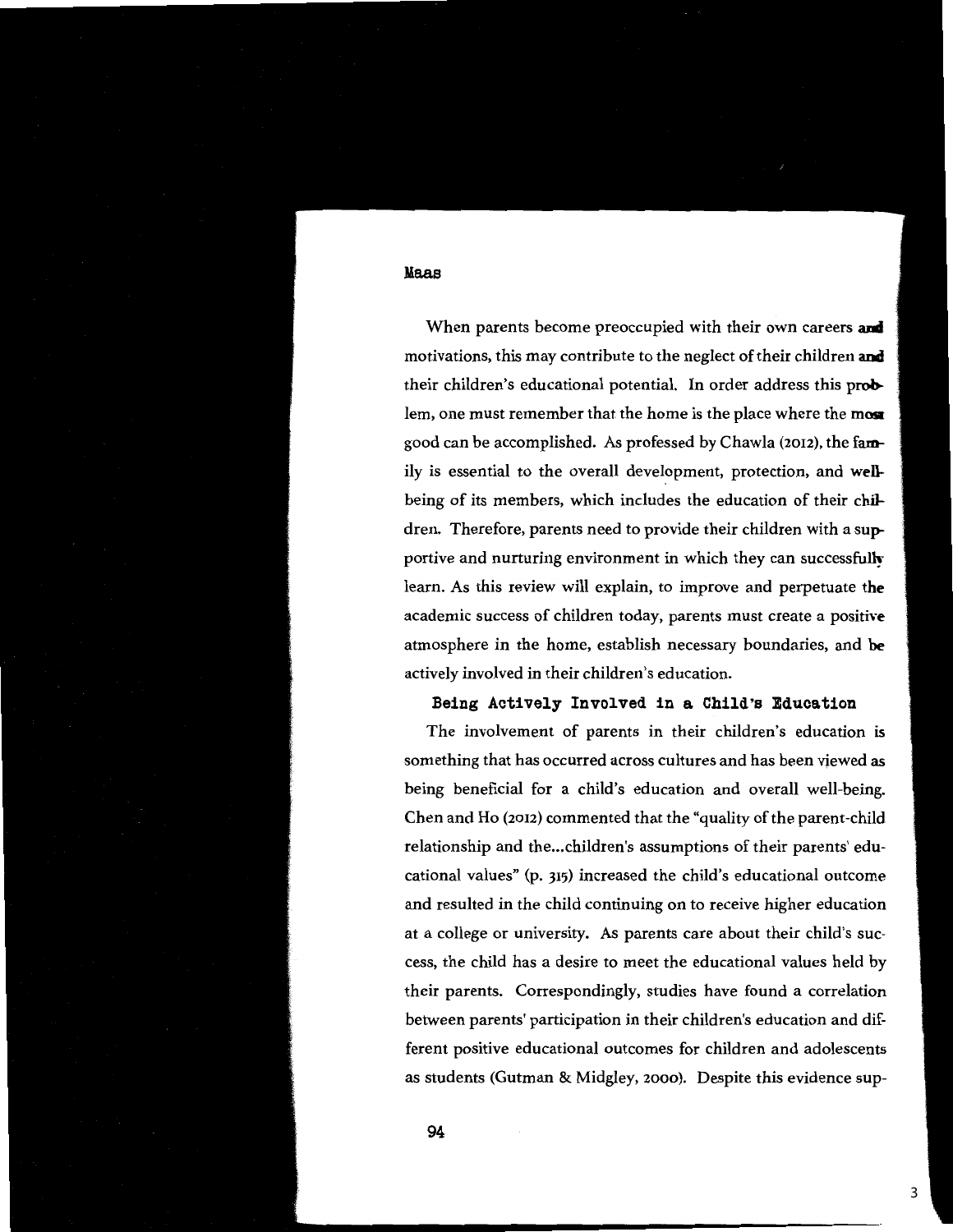porting that parent involvement is important, some parents are becoming less and less interested and engrossed in their children's schooling.

#### **Parents** Helping with Homework

Research has shown that individuals who bond through com**mon** goals grow closer. Estlund (2003) stressed that "the process of "working together' both depends on and helps to produce... constructive intergroup relations" (p. 5). In the case of par**ents** and children, if parents assist with their children's homework, **they** are working towards the child's understanding while strength**ening** their relationship with one another. Clark (1993) asserted that **<sup>a</sup>**paren<sup>t</sup>'s behavior towards their children can greatly influence **how** a child studies at home as well as his or her achievement at **school,** which is why parents need to be involved in their children's **academics.** Another important point regarding how parents can assist in increasing their children's academic potential is by moti**vating** them to engage in their studies. One way to accomplish this **aim** is to help them with their homework.

The involvement of parents in their children's homework has **been** studied by different researchers with different emphases over **the** years. For instance, Cooper, Lindsay, and Nye (2000) measured **four** ways parents can be involved in their children's homework: **autonomy** support, direct involvement, elimination of distractions, **and** parental interference. The students in higher grades were giv**en** more autonomy, or independence; elementary school children **were** given more positive involvement, especially if they were struggling; and "parents in poorer families reported less support for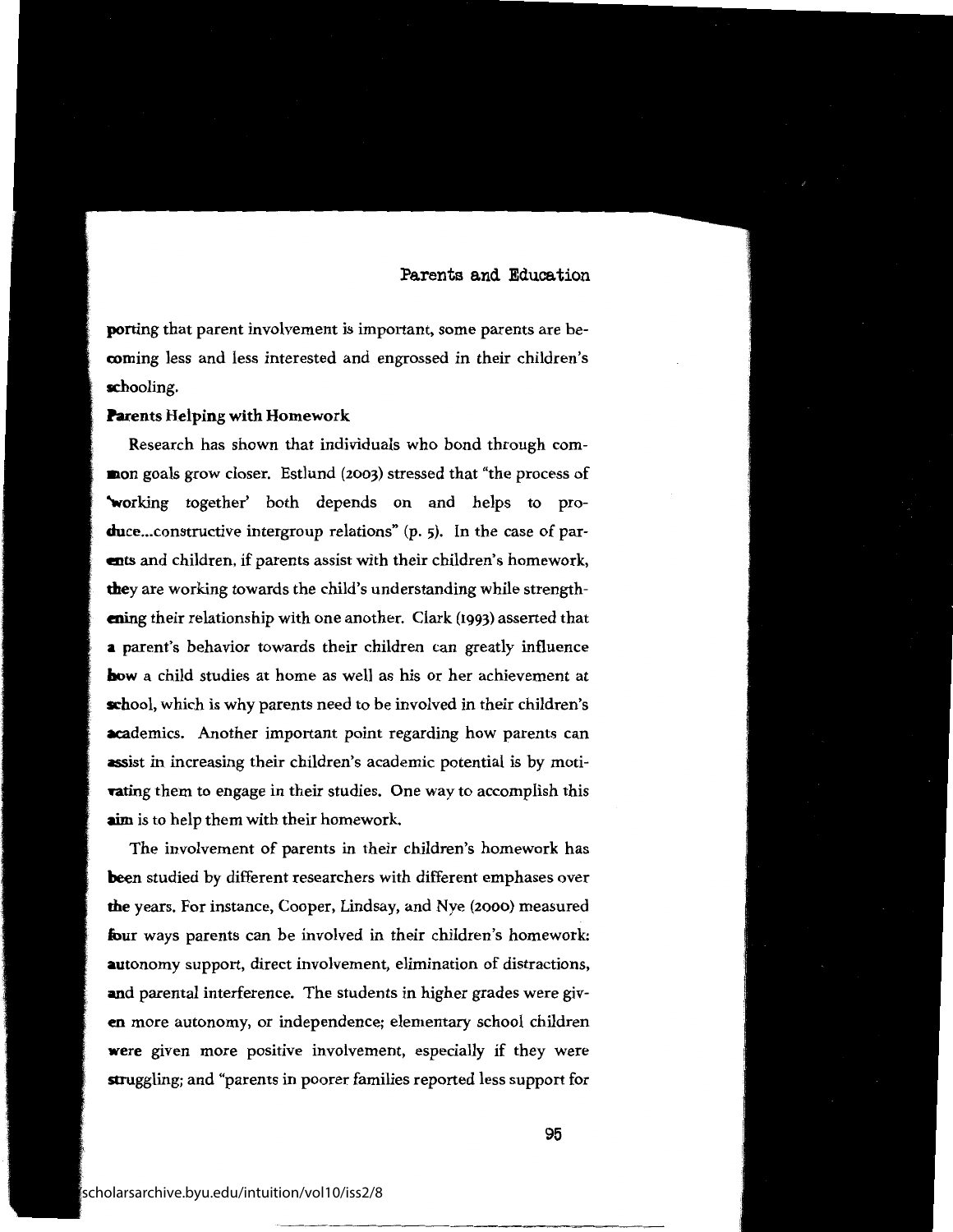autonomy and more interference" (p. 464), or constant unnecessary involvement, when their children did their homework. These **re-** searchers found that "more parental support for autonomy was **as**sociated with higher standardized test scores, higher class grades. and more homework completed" (p. 464). Evidently, if parents show support and help their children when needed, their students will do better academically.

In reality, parents often do not display positive or encouraging attitudes towards homework because they may instead be caught up in meeting their financial obligations, succeeding in their **work**  life, keeping their lives content, and a number of other matters. Unfortunately, as a result they do not spend quality and sufficient time helping their children with schoolwork. In Sweden, the "parents report[ed] that they [did] not spend more than approximately five minutes a day on homework with their children" (Forsberg, 2007, p. 209). These children had lower academic performance even though they did complete their homework. In addition, research has found that children who are extrinsically motivated and who do worse in school have parents who are over-involved or under-involved in their children's lives, react negatively to grades, and give many material rewards to their children (Ginsburg & Bronstein, 1993). Studies regarding how parents can benefit and improve their children's education are significant, yet the outcomes will not occur unless parents implement them into their personal lives with their children.

5

**Parental Involvement in a School Setting** 

Published by BYU ScholarsArchive, 2015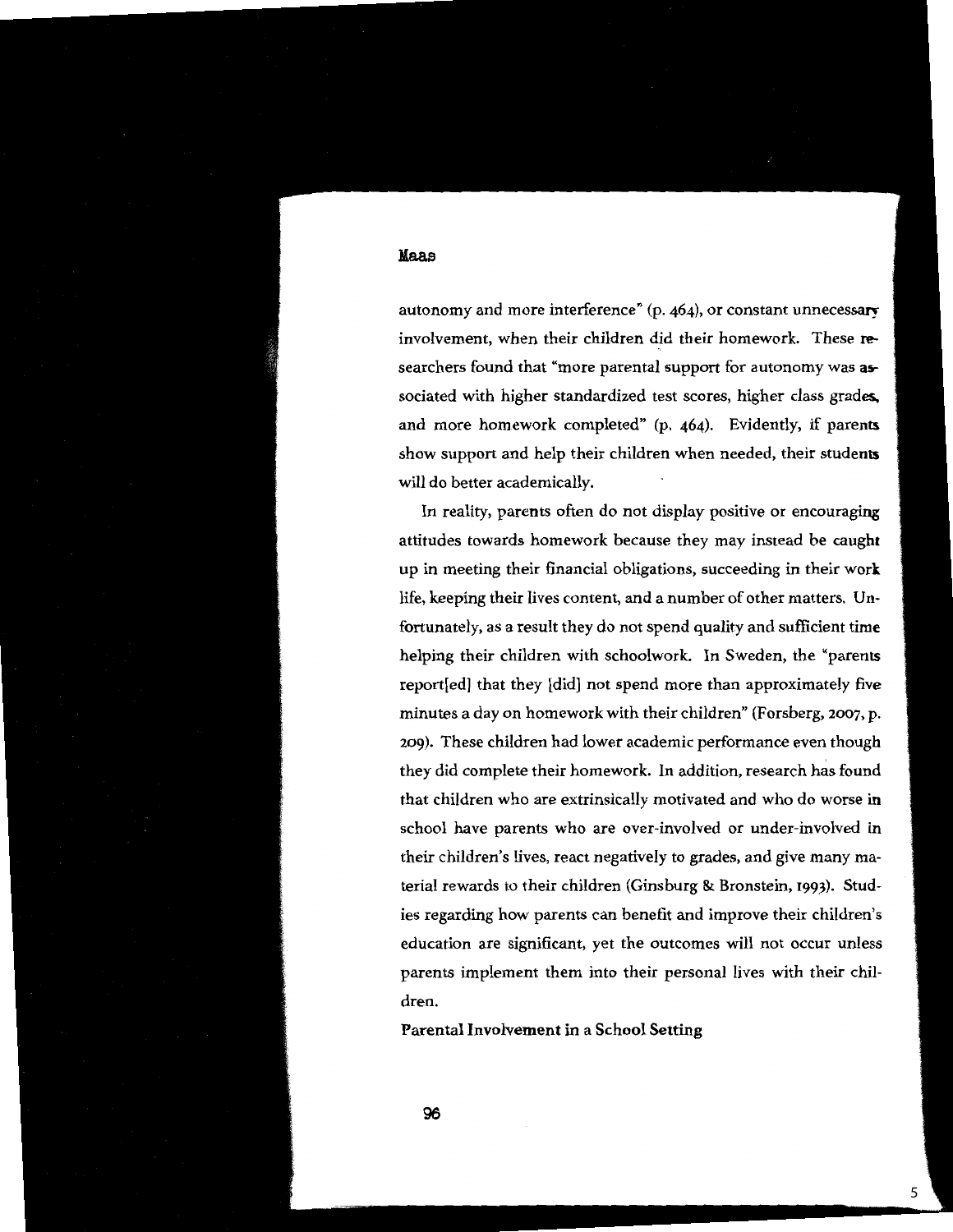**There** are some parents who are so supportive of their children **they** strive to find ways to be involved outside the home. This **ffen** means being involved in the Parent-Teacher Association **9TA**), volunteering in the classroom, and chaperoning for field **ltips.** These examples are related to Epstein's six types of involve**and a** parenting, communicating, volunteering, learning at home, **decision-making, and collaborating with the community (Epstein & Yan** Voorhis, 2010). These scholars described *communicating* as "de**ligning** and conducting effective forms of two-way communications **ahout** school programs and children's progress" with teachers (p. 2) **and** described *volunteering* as "recruiting and organizing help at **school**, home, or in other locations to support the school and stu**dents'** activities" (p. 2). This information can help parents become involved directly in their children's school. However not every par**ent** has the desire or feels they can be involved in this way.

For instance, parents of inner-city Black and Hispanic high school students believed that the school, consisting of the teachers **and** staff, did not want them to be involved in changing school policies to benefit their children and were, consequently, less likely to **be** involved. This lack of parental involvement resulted in their children facing more struggles socially and intellectually (Williams & Sánchez, 2012). Although the parents wanted to be involved, they **felt** like their efforts were not taken seriously and that they were not welcome, resulting in them becoming removed from their child's education and their child suffering academically for this distance. This outcome is supported by the longitudinal study done by Izzo, Weissberg, Kaspro, and Fendrich (1999), who concluded that par-

**ry el-**

**'** • •

• • <sup>~</sup> .. If: • **lie** 

.. **d** 

k.

• **n l-**I- **'s**  IS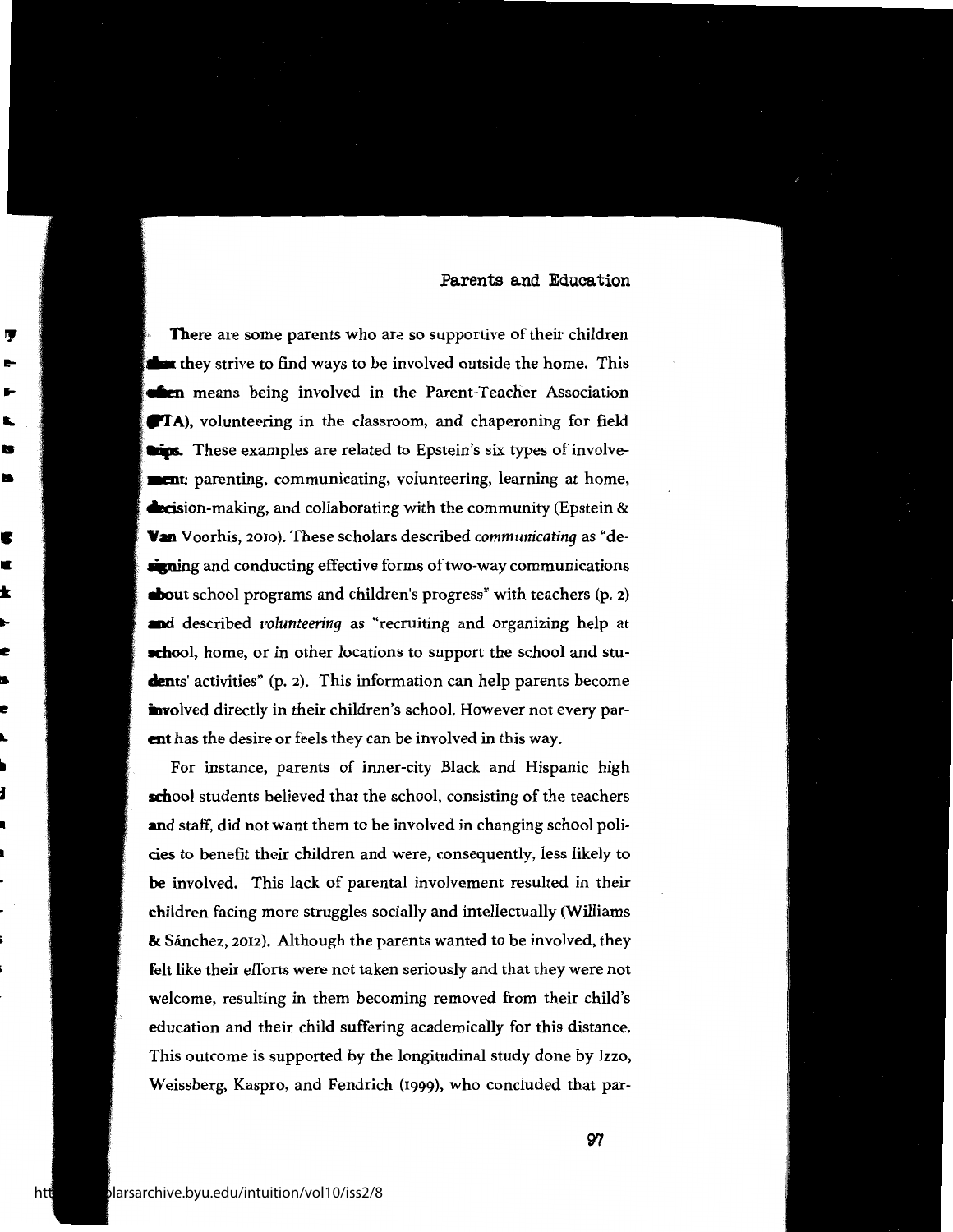ents declined in school participation after three years because **as**  their children aged, there were fewer opportunities for the parents to assist in the classroom. In addition, there were fewer parentteacher interactions because the parents assumed the teacher **was**  successfully teaching and fulfilling their child's intellectual needs. The parents not only stopped participating in school and communicating with teachers, but they stepped away from their children's academic development and gave the responsibility to the teachers. Clearly, many parents are complacent as their children's educational standing declines, and no longer become directly involved in the learning process taking place at school.

## **Supportive and Nurturing Environment**

Parents, in general, wish the best for their children and want them to succeed in everything they encounter in life. There are some parents who are actively involved in helping their children with homework and participating in school functions, yet others dedicate a minimal amount of time to help their children with schoolwork. Whether the parents are actively involved in their children's academics or not, the opinions of parents regarding coursework can greatly influence their children's achievement in academics and in life because what they think matters to their children. Gniewosz and Noack (2012) affirmed that "parental behaviors and communications of their beliefs ... [can] affect the child's academic outcomes" (p. 810), for better or worse. In order to counteract the current decrease in quality education, parents need to dedicate more time and energy to their children's education to improve their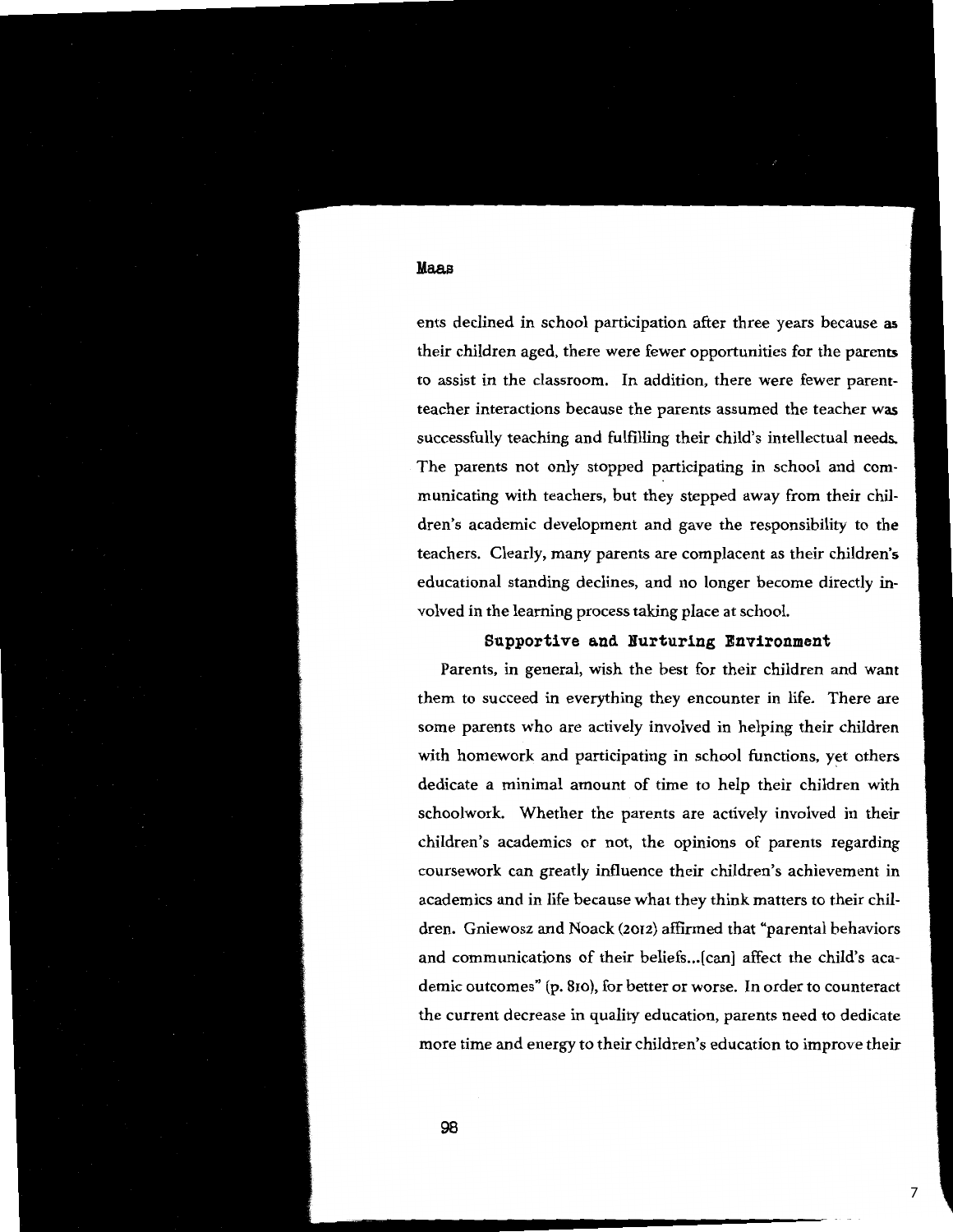**n'dion**'s learning and increase their chances of success through**t their** lives.

#### **sitive** Home Environment

**Possibly** one of the simplest ways to promote academic **nchievement for students would be to make sure they come home •a positive** environment. In some instances, children find they are **and** receiving the assistance and validation they need from their **trachers** in order to succeed in school. They come home with the **apectation** they will receive this support from their parents; that **where** the teachers fail, their parents will make up the difference. If **parents** wish to see their children achieve academic excellence, they **aust** show their children the encouragement and acceptance they **aeed,** not just in terms of their academics, but in all facets of their **daildren's** lives. Children then know they can rely on and tum to **dleir** parents in times of difficulty.

Another way parents may ensure a positive atmosphere at home is to spend meaningful time with their children. This can occur **through** working together, playing together, and simply talking to**gether.** One of the best ways for parents to grow closer to their **ch**ildren is through open, honest, sincere communication. Ginott **(2003)** asserted that "when children feel understood, their loneli**ness** and hurt diminish. When children are understood, their love **for** the parent is deepened" (p. 8). Ultimately, the majority of par**ents** want to be loved and appreciated by their children and chil**dren** want to depend on their parents. This relationship can occur through communication which then perpetuates a positive home environment that can assist in academic achievement for the chil-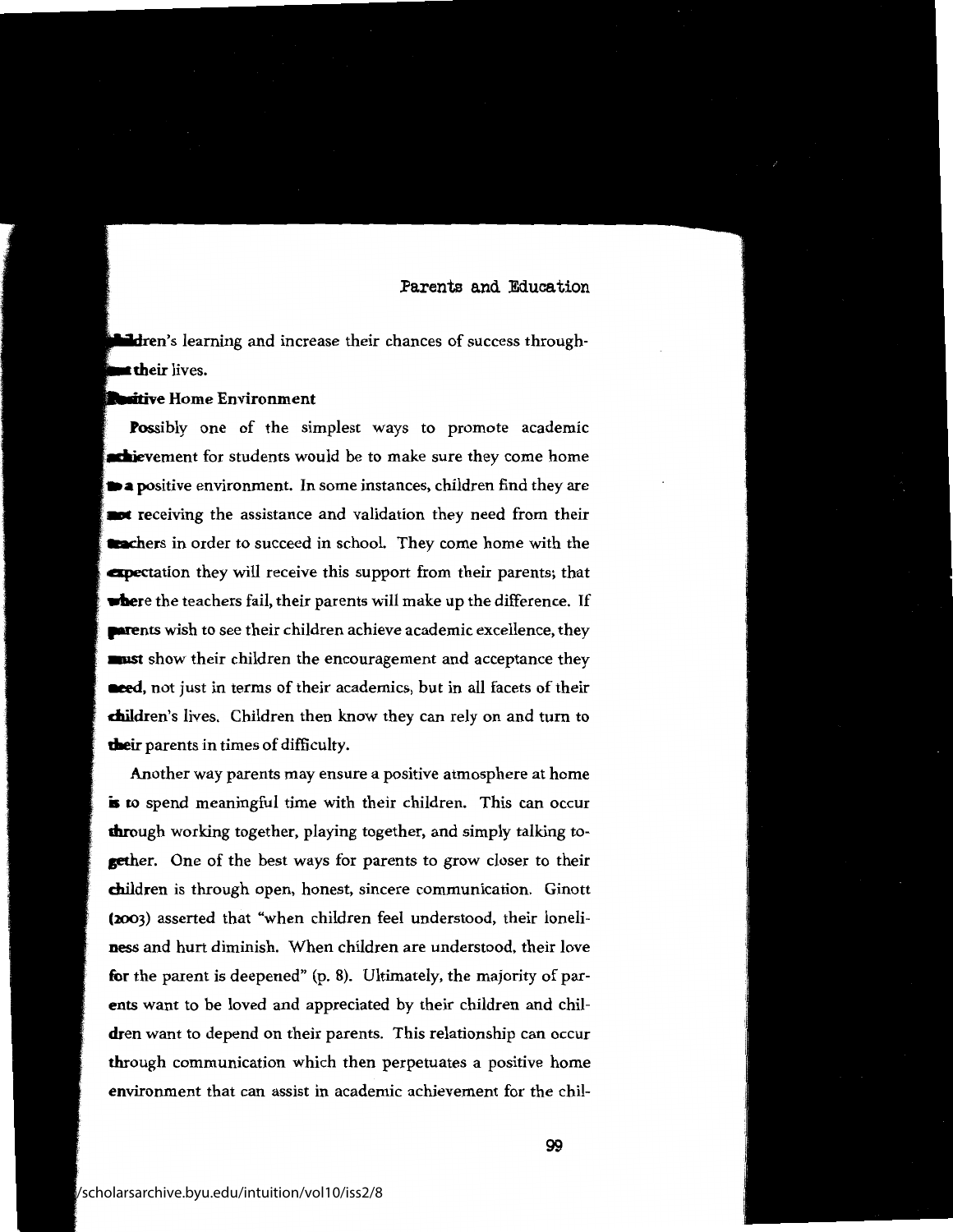dren. As expressed by Foster, Lambert, Abbott-Shim, McCarty, **and**  Franze (2005), "the quality of the home environment is widely recognized as a strong contributor to young children's emergent literacy and social competence and to their subsequent educational success" (p. 13).

#### **Need for Boundaries and Rules**

To promote success and stability in a child's life, parents need to establish necessary boundaries and rules for their children in many different areas. For instance, many children benefit from curfews set by their parents regarding how late they can stay out at night (Adams, 2003). This rule protects the child and eliminates many negative experiences that could possibly occur without the rule in place. Another rule some parents implement is that fun activitiessuch as watching television, playing games, and hanging out with friends-cannot occur until homework for the next day is completed. Although children may not always appreciate these rules and boundaries set for them, these rules express that their parents care and are concerned about their children's well-being. Without these limitations, children might become involved in many activities that may be severely detrimental to their futures, including teenage pregnancy, drug addiction, and serving out a jail sentence. In addition, by having these rules in place, they help maintain consistency throughout childhood. This consistency significantly benefits children in all aspects of their life, but it can specifically affect their schooling. They know what is normal and what to expect when they come home, making them feel comfortable and secure in the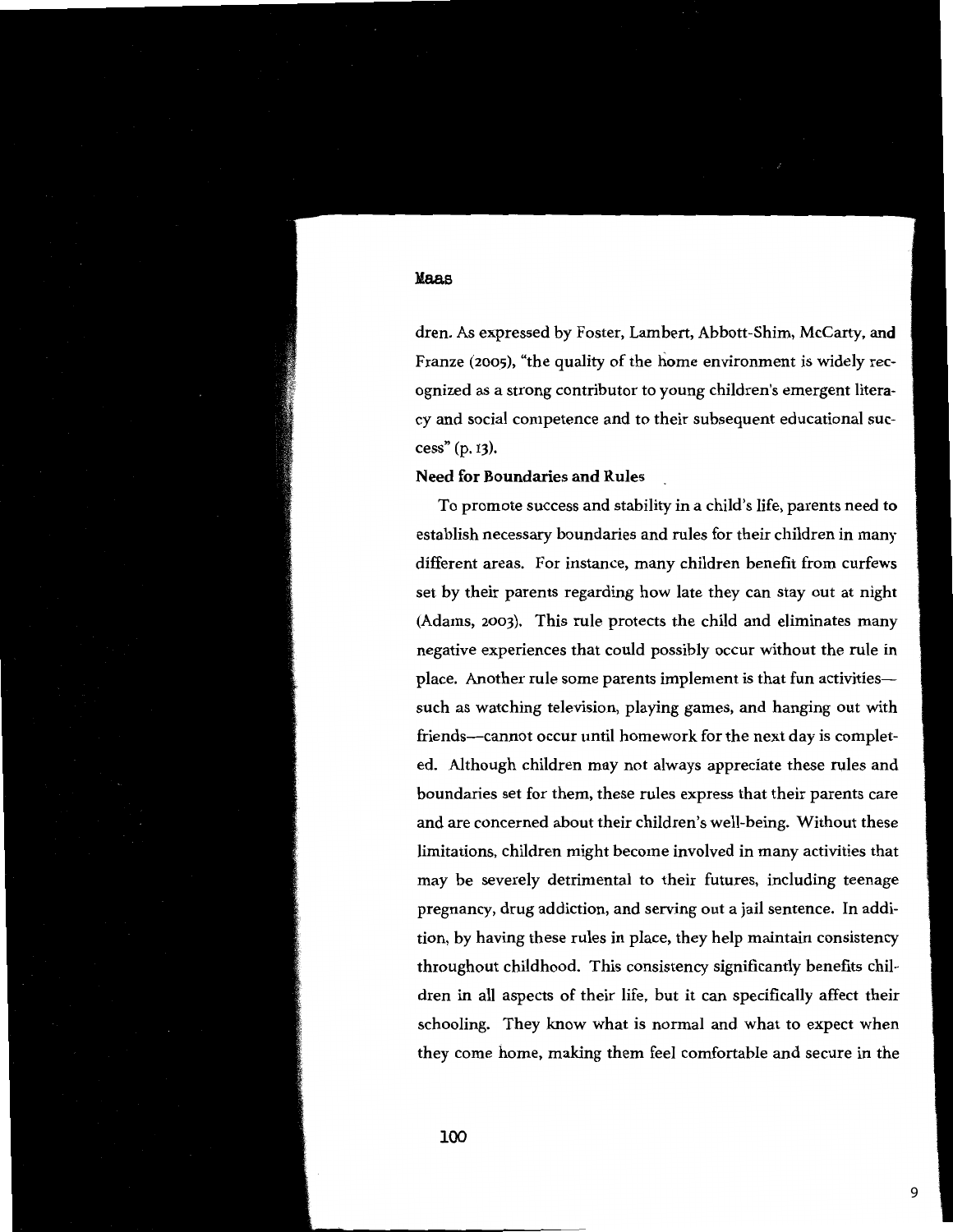**place** where they spend most of their time and creating a positive **learning** environment.

## **Assist in Children's Learning**

l

For children to succeed in gaining a quality education through**out** their childhood years, one of the best things parents can do is be **actively** involved in helping their children learn academically. **Rackensperger** (2012) discovered that students who viewed home**work** as a challenge felt that with family—specifically parental in**volvement—completing their homework was easier to manage with this** extra assistance. To achieve this result, parents need to dedi**cate** a specific time every day when they are available to help with **homework.** The time spent helping could consist of them physical**ly** sitting next to their children and going through homework assignments with them, or merely being in the immediate area where **they** can be called upon if assistance is required. If students know **they** can ask their parents, who are ready and willing to help, for assistance with homework, it can significantly increase their performance in school.

In addition, parents can contribute to their children's education **by** creating a learning atmosphere at home. Gottfried, Fleming, and Gottfried (1998) emphasized that by encouraging academic learning **at** home and having "a greater emphasis on learning opportunities **and** activities [children] were more academically intrinsically motivated" (p. 1448). Parents can provide these learning opportunities by going to museums as a family or even starting a family book club that relates to what the child is currently learning in school. It is important for parents to maintain and continue to share their opin-

101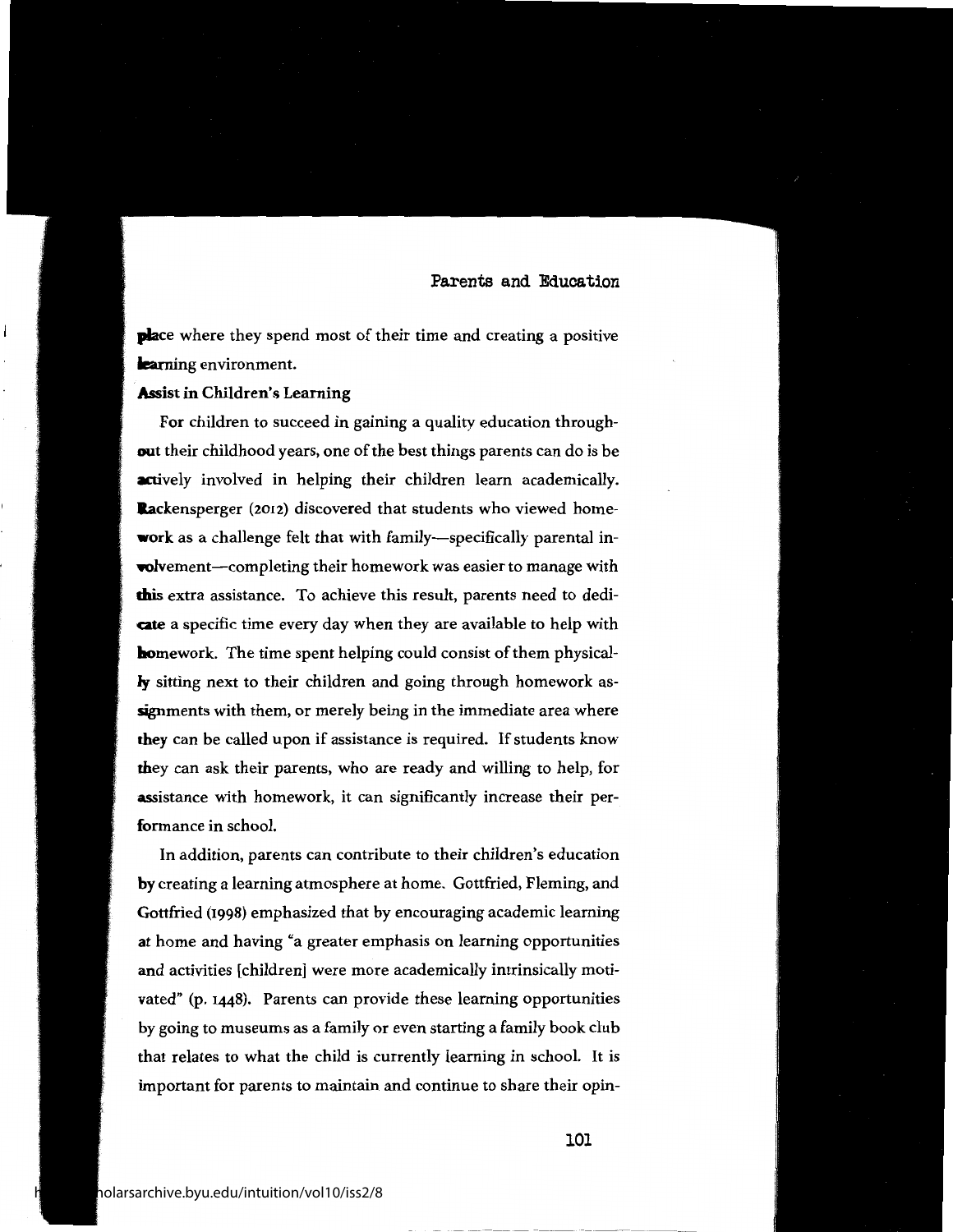ions about gaining a good education so their children constantly understand and remember why they are striving to gain a quality education.

In conclusion, if parents provide a positive home environment. create and maintain boundaries for their children, and strive to **par**ticipate in their children's academics, not only can their **children**  receive a valuable education, but they can have the opportunity **to**  discover what their education can do for them and others in **the**  future.

#### **References**

- Adams, K. (2003). The effectiveness of juvenile curfews at crime prevention. *Annals of the American Academy of Political and Social Science, 587,* 136-159. doi:10.n77/0002716202250944
- Balter, L., & Shreve, A. (1988). *Who's in control? Dr. Baiter's guide to discipline without combat.* New York: Poseidon Press.
- Chawla, A. N. (2012). The relationship between family environment and academic achievement. *Indian Streams Research Journal*, 1(12), 1-4. Retrieved from http://www.isrj.net/publishArticles/ 475.pdf
- Chen, **W. W.,** & Ho, **H.** Z. (2012). The relation between perceived parental involvement and academic achievement: The roles of Taiwanese students. *International Journal of Psychology, 47(4),* 315-324- Retrieved from http:/ /lib.bioinfo.pl/paper:22288600
- Clark, R. M. (1993). Homework-focused parenting practices that positively affect student achievement. In *Families and schools in a pluralistic society.* N. F. Chavkin (Ed.). Albany, N.Y.: State University of New York Press.
- Collins, D., Jordan, C., & Coleman, H. (Eds.). (1999). Family strengths and resilience. In *An introduction to family social work* (p. 140). Itasca, Ill.: F.E. Peacock Publishers.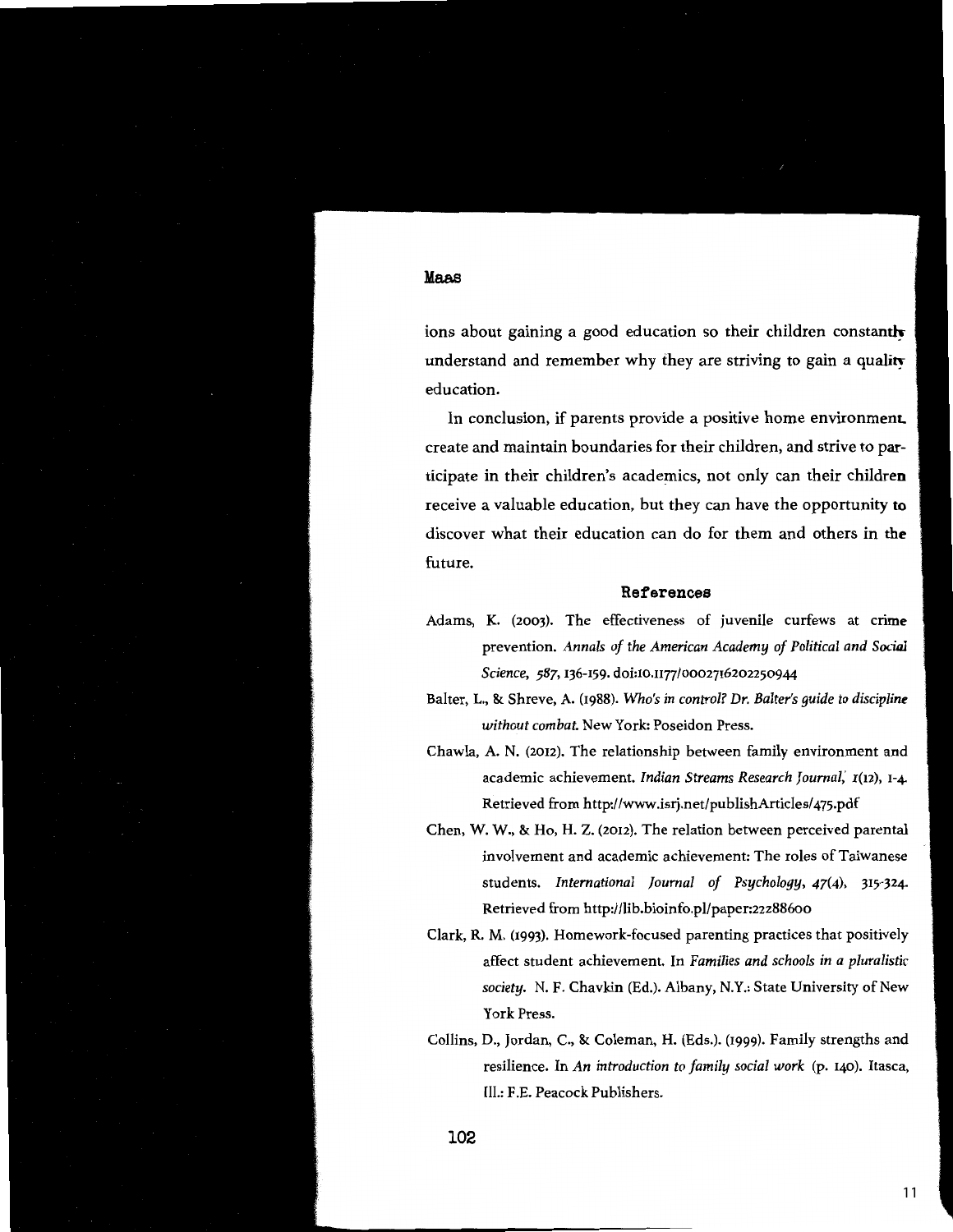- Cooper, H., Lindsay, J. J., & Nye, B. (2000). Homework in the home: How student, family, and parenting-style differences relate to the homework process. *Contemporary Educational Psychology,* 25(4), 464-487. doi: 10.1006/ceps.1999.1036
- Epstein, J. L., & Van Voorhis, F. L. (2010). School counselors' roles in developing partnerships with families and communities for student success. *Professional School Counseling,* 14(1), 1-14.
- **Estlund,** C. (2003). Working together: How workplace bonds strengthen a diverse democracy. Oxford: Oxford University Press.
- **Forsberg,** L. (2007). Homework as serious family business: Power and subjectivity in negotiations about school assignments in Swedish families. *British Journal of Sociology of Education,* 28(2), 209-222. doi:10.1080/01425690701192695
- **foster,** M. A., Lambert, R., Abbott-Shim, M., McCarty, F., & Franze, S. (2005). A model of home learning environment and social risk factors in relation to children's emergent literacy and social outcomes. *Early Childhood Research Quarterly,* 20(1), 13-36. doi:10.1016/j.ecresq.2005.01.006
- **Ginott,** H. G., Ginott, A., & Goddard, H. W. (2003). *Between parent and child: the bestselling classic that revolutionized parent-child communication* (Rev. and updated by A. Ginott & H. W. Goddard, eds.). New York: Three Rivers Press.
- Ginsburg, G. S., & Bronstein, P. (1993). Family factors related to children's intrinsic/extrinsic motivational orientation and academic performance. 10.2307/1131546 *Child Development,* 64(5), 1461-1474. doi:
- Gniewosz, B., & Noack, P. (2012). The role of between-parent values agreement in parent-to-child transmission of academic values. *Journal of Adolescence, 35(4),* 809-821. doi:10.1016/j.adolescence. 2011.11.007

**103**